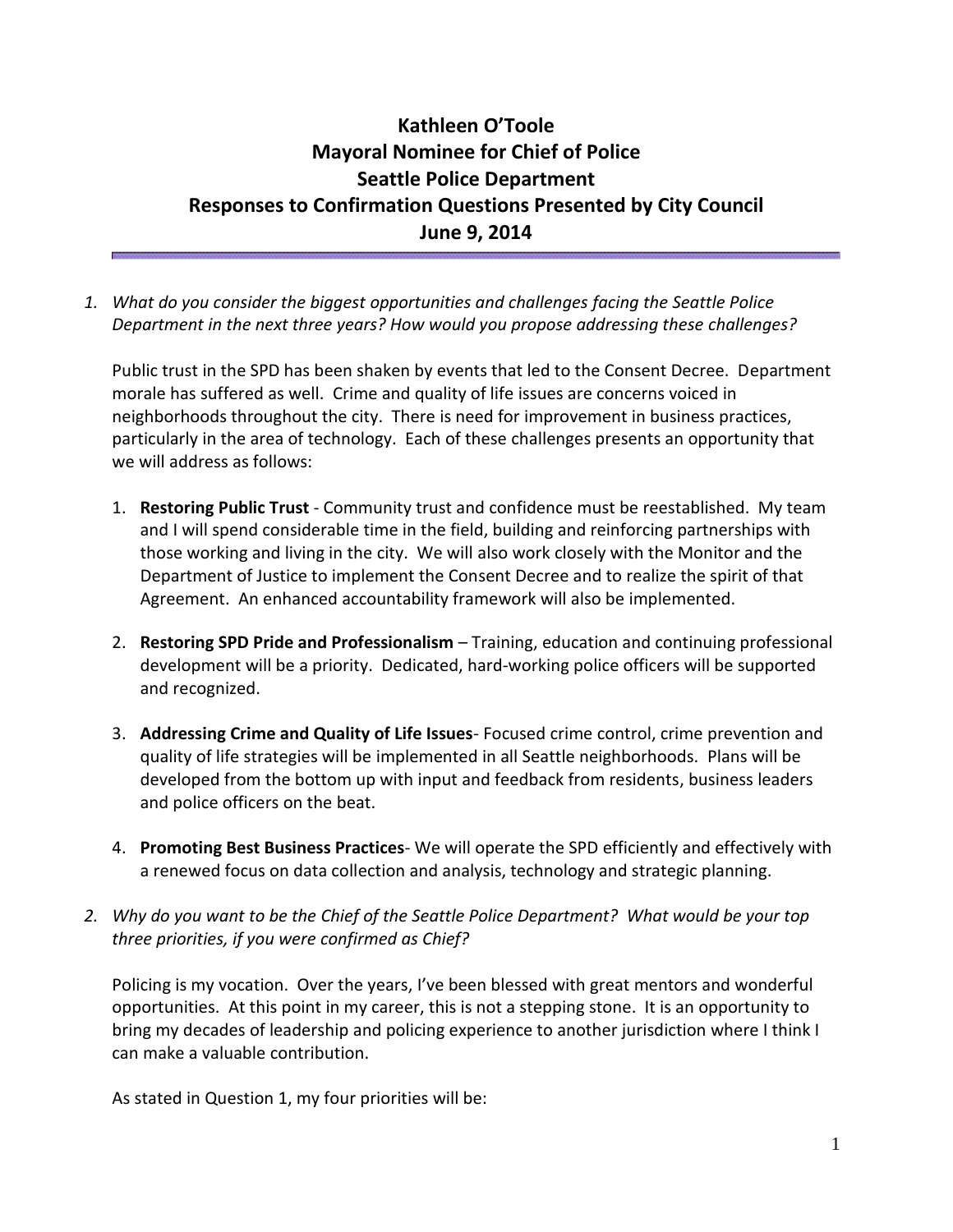- 1. Restoring Public Trust
- 2. Restoring SPD Pride and Professionalism
- 3. Addressing Crime and Quality of Life Issues
- 4. Promoting Best Business Practices

We will accomplish this by working collaboratively with public and private sector partners, and community representatives throughout the city.

*3. What is your view of an ideal relationship between the Mayor, City Council, and Police Chief?*

The ideal relationship between the Mayor, City Council and Police Chief is one of trust, respect and shared purpose. I am a team player and will insist that members of my leadership team are as well. It is clear to me that the Mayor and the City Council are determined to work with the next Chief to get beyond the challenges that have plagued the SPD in recent years. The Mayor, City Council members and the Police Chief must maintain strong lines of communication and close working relationships. I will work hard to earn your respect and trust.

*4. Tell us about a major incident you commanded – what happened? How was it resolved? Was it planned or reactive? How did you work with other jurisdictions?*

I've been commanding major events and incidents since 1987 when I was first responsible for security planning and operations for the Boston  $4<sup>th</sup>$  of July celebration. The event attracts up to 500K people on the banks of the Charles River. I believe it was 1989 when the event was interrupted by a major pro-choice rally. Marchers were determined to take the stage just prior to the concert. When learning that the march was headed in our direction, I led a small team of officers and we met them as they approached. I identified the group's leaders and walked with them, negotiating a resolution and they continued their march. In the end, our discussion was very productive and they agreed to abandon their plan in our mutual interest of public safety.

I also served as Commissioner in Boston during the Democratic National Convention in 2004. The Boston Police and US Secret Service chaired the Steering Committee, but we welcomed the participation of dozens of other federal, state, local and private sector partners. We organized 17 multi-agency sub-committees that contributed to a very comprehensive operations plan. There were numerous challenges throughout the week, but in the end, there were only six arrests, a remarkable contrast to the 2,000 arrests that were predicted. I attributed our success to outstanding collaboration and a progressive, tiered approach to policing demonstrations. We kept our tactical resources staged out of sight in strategic locations and opted to use other resources, such a large squads of bicycle officers, as first responders to unauthorized demonstrations. The approach was highly successful.

*5. One of the biggest tasks will be to implement cultural change and transformation within the Department. What does that mean to you? How have you changed or transformed an organization? What worked, and what did not? Do you anticipate resistance to change and*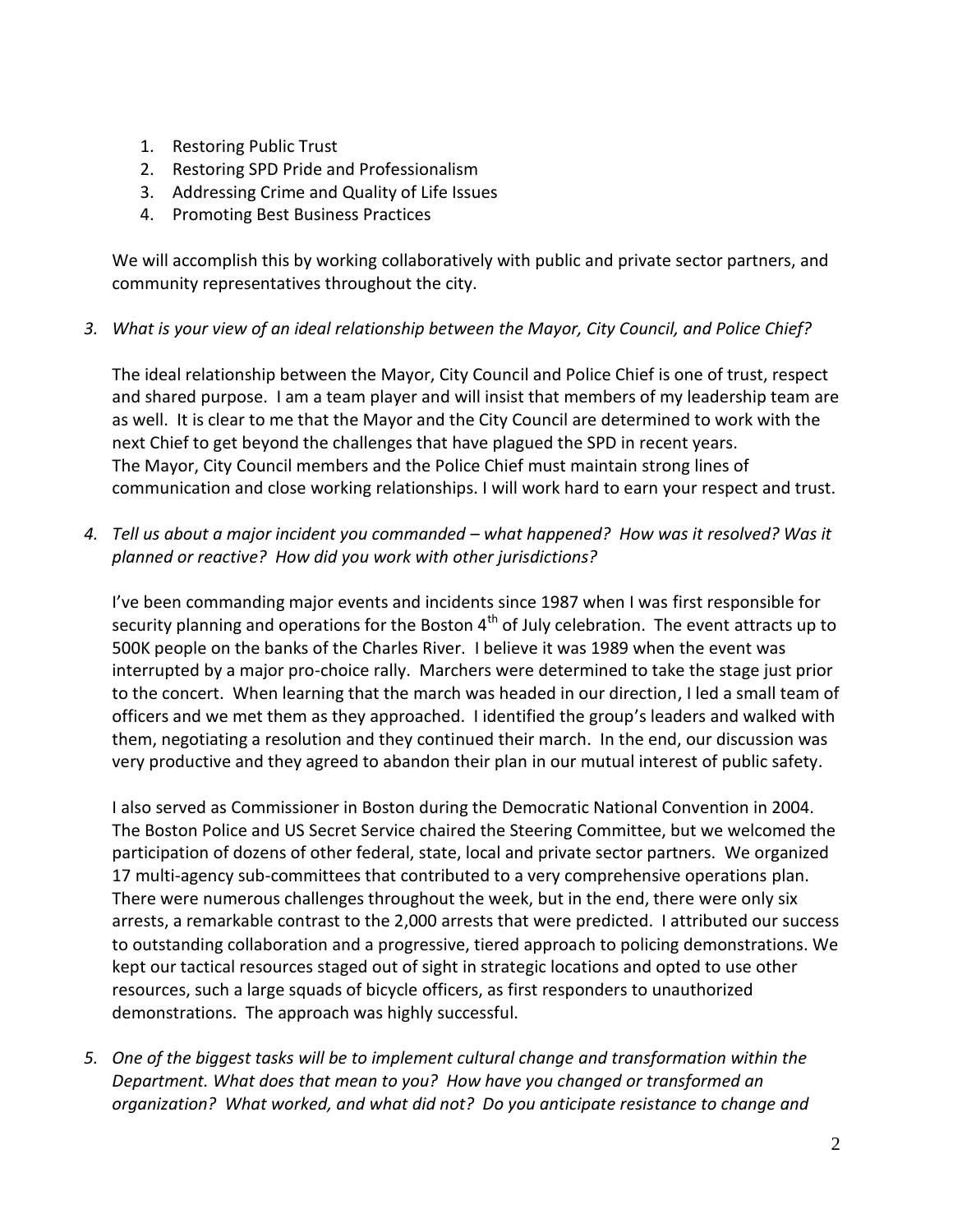*how would you deal with it? What are the most important things in implementing this kind of organizational change?*

As an outsider, it is difficult for me to provide an accurate assessment of the current culture in the SPD. Going forward, the goal will be a culture of professionalism, service and innovation. Having met a number of committed members of the SPD in recent weeks, I'm confident that we'll be able to achieve that in the next few years.

In my experience, it is easier to transform an organization facing significant challenges. Early in my career, I was recruited to the command staff of a police agency that had experienced a major corruption scandal. I was brought in as part of the team to clean things up. Public trust had been shattered and the department's reputation was poor. Morale was extremely low.

I soon discovered that there were many dedicated, talented people in the organization who were desperate for leadership and welcomed change. I spent lots of time in the field listening to their concerns and welcoming their input. We were able to get them the tools they needed to do their jobs – training, equipment, and modern technology. Morale and productivity rose quickly.

During my career, I've been the outsider responsible for driving change in three large organizations. I've worked hard to earn the trust and confidence of sworn and non-sworn members. In my experience, most good people buy in and are eager to move forward. There will always be pockets of resistance, but they are eventually marginalized by the good people who want to do their jobs and take pride in their organization.

In the end, it's all about the people. Leadership needs to listen to them, communicate effectively with them and encourage their buy-in. With clear direction and support, I am optimistic that the vast majority of SPD personnel, sworn and civilian, will readily embrace change and a strong, healthy organizational culture will emerge.

*6. Seattle is a culturally diverse community. What strategies would you use to make the Seattle Police Department more representative of the community it serves? How would you implement those strategies in Seattle?*

I want the SPD to have a positive presence in all communities. This requires partnering with members of every community. I will conduct an audit of all community programs, from youth through seniors. Working in each neighborhood in all five precincts, the SPD will build upon existing relationships and create new partnerships. This will not only enhance policecommunity partnerships, but will also provide young people with opportunities to interact with police officers more regularly. In doing so, they will be more likely to consider policing as a career choice.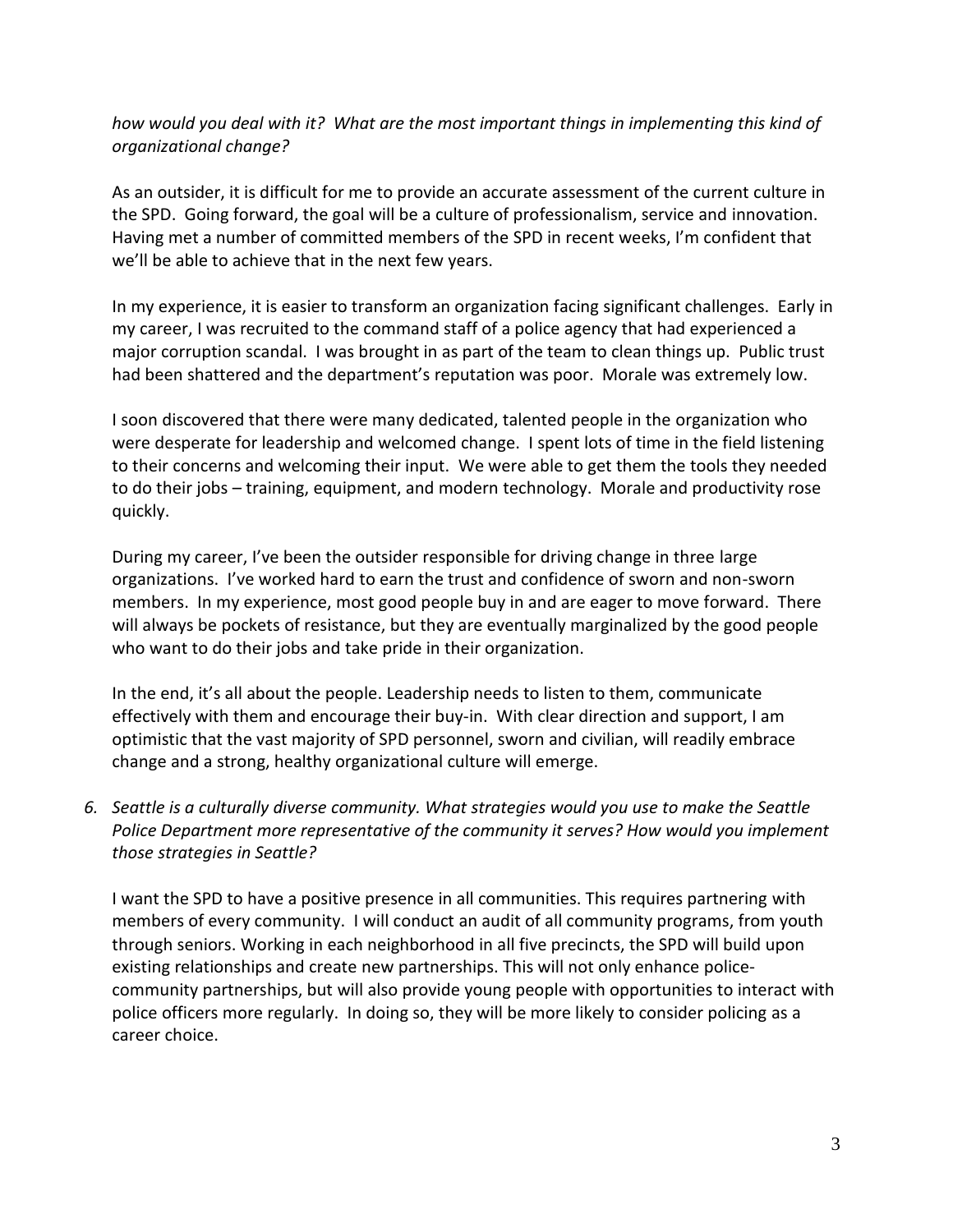Moreover, I will review all current recruitment efforts to ensure we are working in partnership with the diverse communities that comprise Seattle to attract new members of the SPD. A police service will only be credible and effective if it reflects the community it serves.

*7. What performance measures and other indicators would you use to evaluate the effectiveness of the Police Department?*

Developing performance metrics, instituting a system of accountability, and measuring outcomes will be an instrumental part of our strategy to address crime and quality of life issues. To be a model department, we will have to develop and move beyond traditional performance metrics and crime indicators, such as incident-based police data, to include measures of justice, integrity, fear reduction, citizen satisfaction, protection and help for those who cannot protect or help themselves. There is a national effort underway, sponsored by the Bureau of Justice Assistance, US Department of Justice, looking at ways to expand the types of data police departments collect, use, and report. The Seattle Police Department should learn from and be a part of that effort. With that said, as we develop these measures and put in place a system of accountability, we will judge ourselves ultimately on the *absence of crime and disorder* in the city and not simple measures of our activities or actions.

*8. How do you determine appropriate staffing levels in a police department? How many officers is enough?*

Ready-made, universally applicable staffing standards do not exist. It is now generally recognized that simple ratios, such as officers-per-thousand population, are not appropriate for determining staffing levels for a police department. Defining staffing allocation and deployment requirements is complex and requires consideration of an extensive set of factors, including but not limited to community priorities, policing philosophy, policies and practices, number of callsfor-service, and population size and density.

It is also important to use timely and accurate data to ensure that allocation of resources properly matches demand, but day of week and time of day. Some interesting police resource management software has emerged in recent years. Of course, the unique characteristics of the community must be considered when utilizing this type of technology.

Before advocating for more personnel, a police chief should determine what existing personnel are doing and how effectively they're doing it. Within the first year, a resource allocation study should be performed to determine if the SPD is appropriately allocating personnel to meet appropriate demands.

*9. What do you consider examples of innovation in police work? How have you implemented these innovations yourself?*

For decades I have been a strong proponent for enhanced technology in policing and public safety. At the same time, technology should be used as a tool, not as a driver. We should only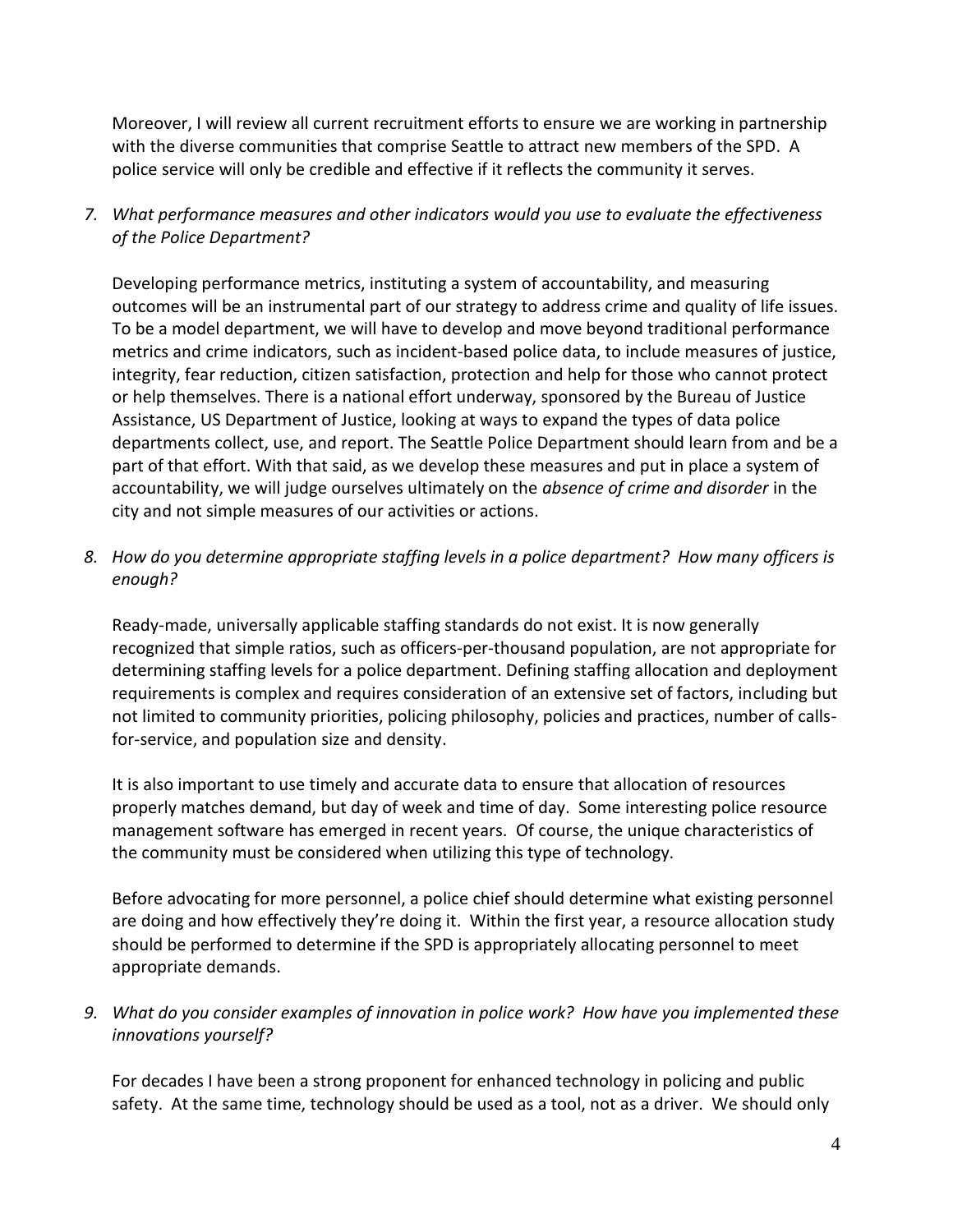purchase technologies that will significantly improve the way we do our business. Also, we should not encourage the purchase or utilization of disparate systems. We need to integrate data to the greatest extent possible.

Systems that effectively distill massive amounts of data are important. I particularly appreciate mapping software and dashboards that provide real time information to police leaders, supervisors and cops on the beat.

I've also come to appreciate the great value of talented analysts, both sworn and civilian.

These are just a few of my thoughts on innovation. The City of Seattle is second to none in terms of innovation. I want the SPD to have that same reputation when compared to other major city police departments.

## *10. What do you do to stay in touch with the officers "on the street?"*

There is no substitution for visibility in the field. I hope to spend as much time in the precincts as possible. In my experience, cops really like to see their leaders in the field. At the same time, it can be challenging to reach everyone in a large organization. Social media and other technologies can be used as well to keep members informed. Systems for effective two-way communication must be developed so that officers and civilian employees voices can be heard. In my experience, those working on the street know best what the challenges are and usually have great suggestions for addressing those challenges.

I will also work closely with union leaders to maintain strong lines of communication with their members.

## *11. How have you used data to manage resources in your previous department? What is your direct experience in predictive policing and evidence-based policing?*

I have used community policing, evidence-based policing and predictive analytics in every police organization I have managed. I have partnered with the community to identify and solve problems in order to prevent future crime. I have relied on local, national and international research to identify and implement new and successful crime reduction strategies. I have worked with crime analysts to connect technology and innovative strategies. In Ireland and in Boston, I supported the hiring of crime analysts to identify, track and correlate repeat or potential offenders, hot spots, victims and witnesses, response times, patrol activity, and other variables. I look forward to engaging with analysts in the SPD to study incident reports, economic trends, crime patterns and other data to predict where crime may increase tomorrow, next week or next month, thus enabling proactive deployment and other fundamental crime prevention strategies.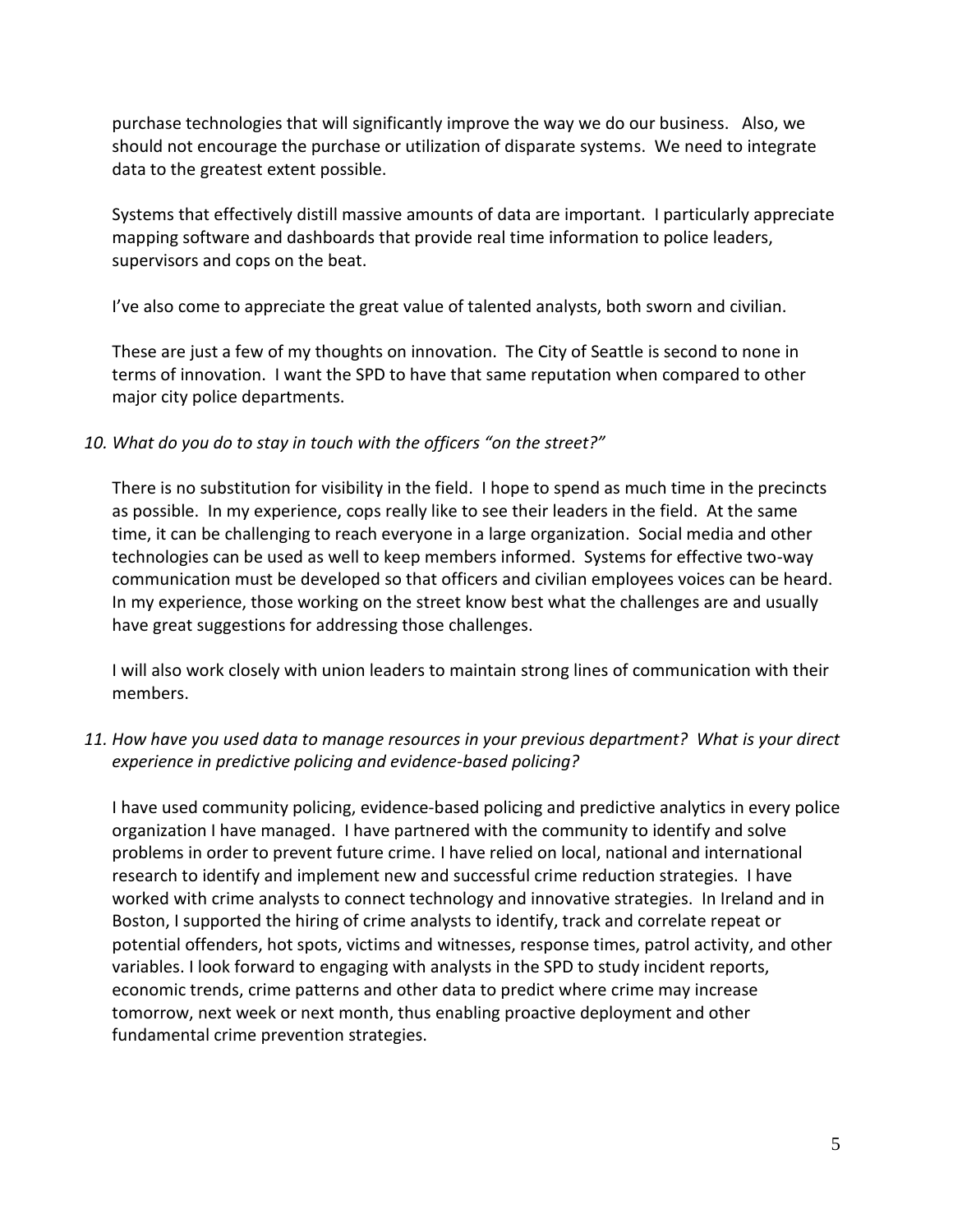*12. What is your view on discipline? Have you worked previously with civilian oversight boards? Tell us your relationship with those boards or how you would approach the idea of civilian oversight? Is it important to you and, if so, why?*

A police accountability system must be effective, fair, and efficient. Civilian oversight is central to a system that engenders community trust. In Northern Ireland, I was a member of the Commission that created a new framework for policing as part of the Peace Process. We recommended an accountability framework second to none and it included independent, civilian oversight. In Boston, I worked with the Northeastern University Center for Race and Justice to develop a proposal for a new accountability system. It did not receive the political support I hoped it would, but it was a good model nonetheless.

There are now three reports containing dozens of recommendations for reform of the SPD accountability system. I look forward to working with the Mayor, the City Council, the Monitor and other interested parties during the assessment of the recommendations and implementation of a new system. In my experience, officers are not opposed to accountability or civilian oversight, as long as the system is fair and efficient.

*13. Departments across the country are facing the challenge of developing the next generation of leaders. Please describe for us your view of the responsibility of the Police Chief to develop leaders. Tell us what you have done in your previous work to meet this challenge. Please tell us how you will prepare to handle this challenge in Seattle, given the increasing number of retirements in the future.*

Creating the next generation of police leaders has been a challenge for many police organizations. People rise through the ranks as great cops and detectives, but few are properly mentored and educated to manage and lead large organizations. When appointed to senior command positions, many of them are overwhelmed.

Continuing professional development must be a priority for the SPD. I look forward to working with the state training authorities, the academic community and private sector partners, as I have in the past, to develop and access unique educational and mentoring opportunities for police officers and civilian personnel. Faculty from the University of Washington, Seattle University, the Kennedy School of Government at Harvard and senior corporate managers have already agreed to assist in this effort if I receive this appointment. Also, Sue Rahr, who oversees all police training in the state, has agreed to sit on the transition steering committee and will be an outstanding partner in this effort.

14. *The Gender Wage Gap at SPD is one of the worst in city government. Of 1,832 permanent employees, 72 percent are men. Women are grossly underrepresented in the department and they experience one of the largest pay gaps in the city, with the average hourly pay of \$34.65, versus male employees' average of \$43.60. Sixty-eight percent of all male employees earn over \$40 an hour, compared to 37 percent of all female employees. It is apparent that the department has deeply root3ed institutional gender equity issues. And apparently situations are*